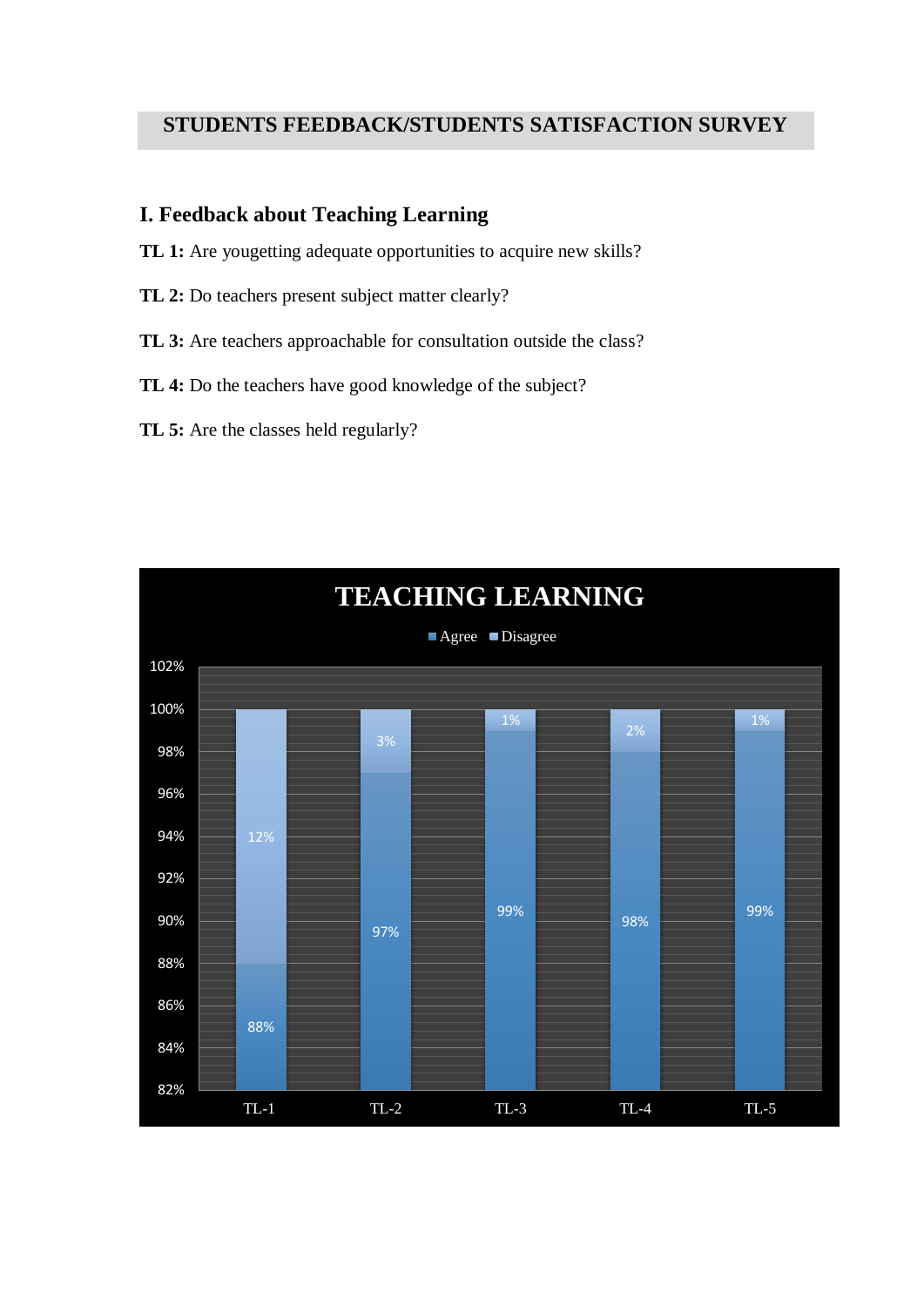# **II. Feedback about College Infrastructure**

**CI 1:** Do you enjoy the facilities of portable drinking water?

- **CI 2:** Are you getting good facilities in the common room?
- **CI 3:** The college canteen is spacious and provides hygienic food options?
- **CI 4:** The College is located suitably and connected with local transportation facilities?
- **CI 5:** Does the campus have enough lawns and greenery?

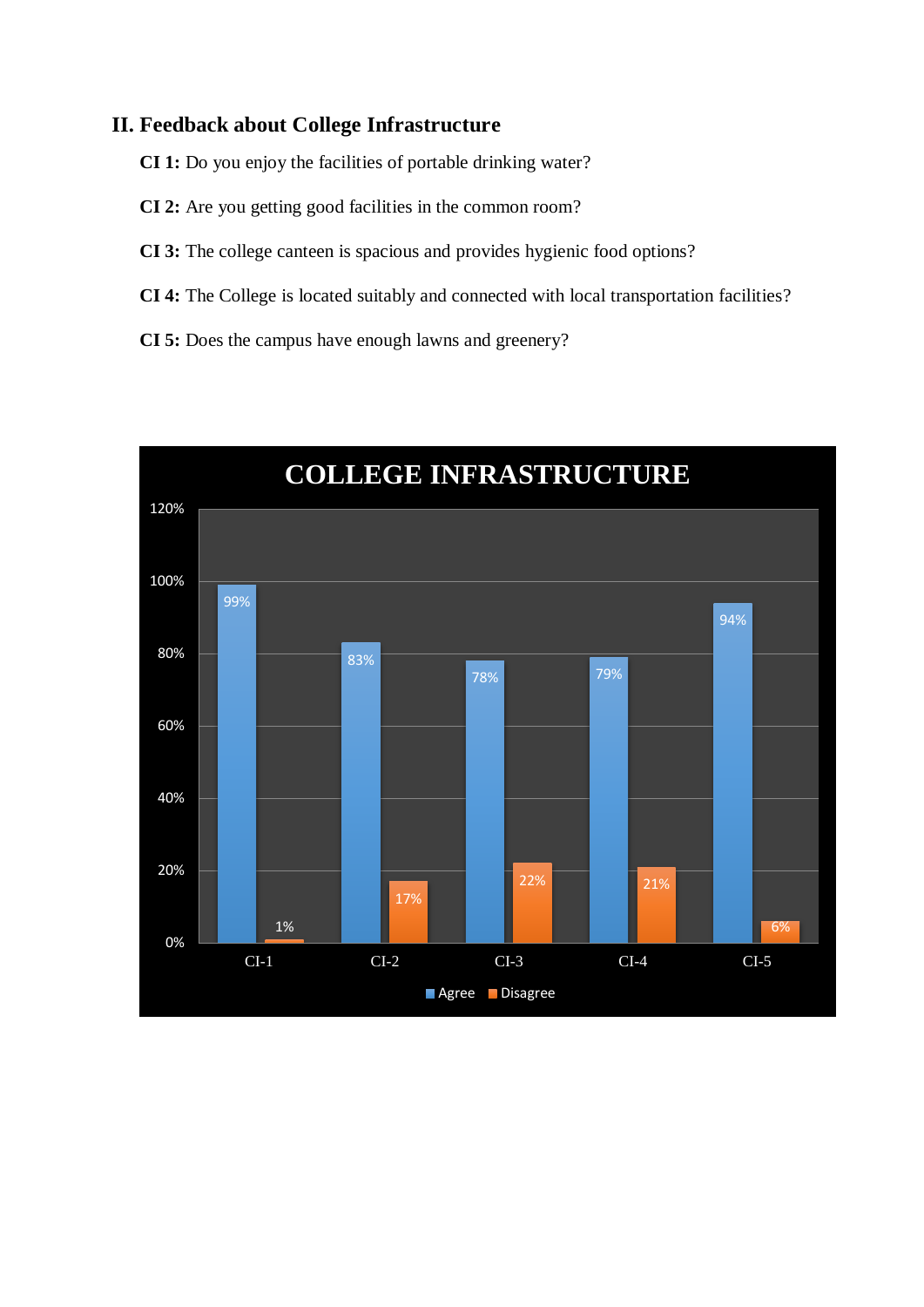#### **III. Feedback about Library Facilities**

LF 1: Is the library equipped with good collection of books?

- LF 2: Is the number and quality of magazines, newspapers, periodicals adequate?
- LF 3: The reading room/ Hall of the library provide good facilities?
- LF 4: Does library provide a conducive reading environment?
- Lf 5: Is your library equipped with adequate computer facilities?

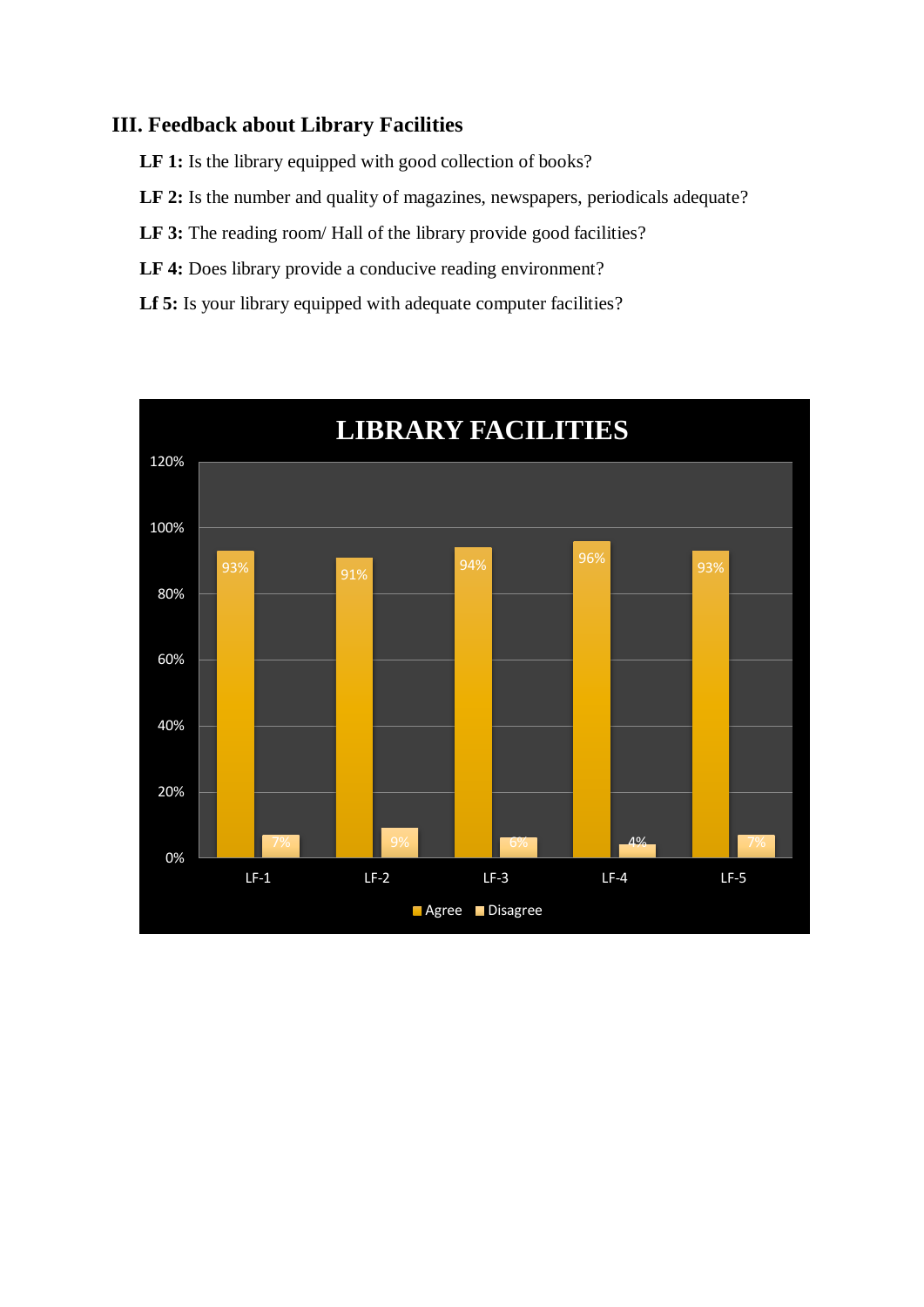### **IV. Feedback about Extra-Curricular Activities**

**ECA 1:** Do you get information in time for participation in various competitions?

**ECA 2:** Do you get chance to attend quality extension lectures/ workshops/ seminars?

**ECA 3:** Are the numbers of extension lectures/ workshops/ seminar sufficient?

**ECA 4:** Do you get fair chance to participate in college activities?

**ECA 5:** Do you find the extra-curricular activities in college useful?